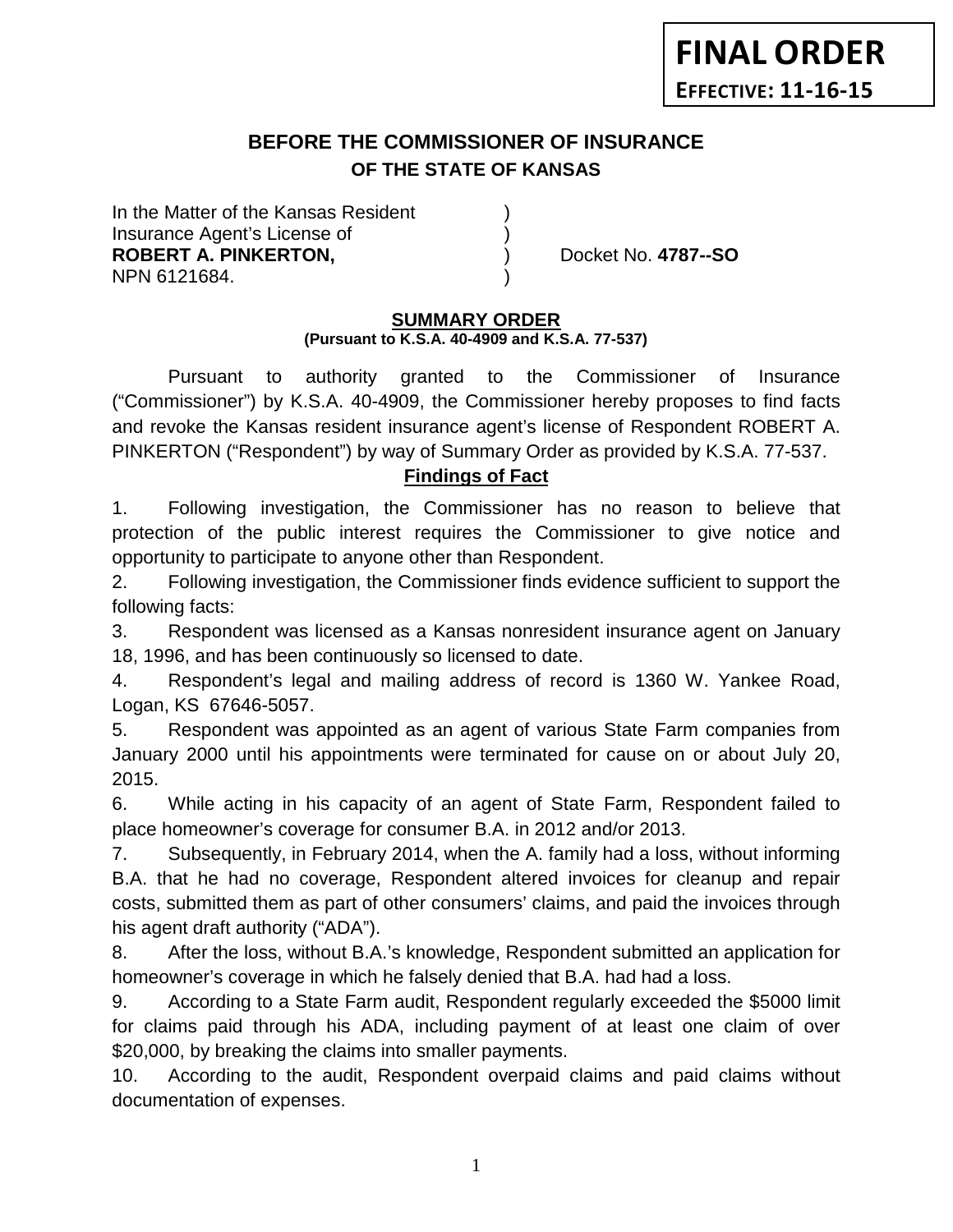11. According to the audit, Respondent paid several vendors directly without signed authorization from the insured.

12. According to the audit, Respondent's premium account was overdrawn as a result of overdraft charges and returned premium checks that Respondent never collected.

13. State Farm reports that Respondent, when confronted, admitted the facts summarized in paragraphs 6 through 12 above.

14. By letter of September 18, 2015, counsel for KID invited Respondent to reply in writing by October 5, 2015, if he disputed the above statements of fact.

15. Respondent contacted counsel for KID by telephone, and later by email, requesting extensions of time.

16. In his last contact, Respondent promised a reply by October 16, 2015.

17. To date, Respondent has not provided a response to the statements of fact; thus, the facts are deemed undisputed.

## **Applicable Law**

18. K.S.A. 40-4909(a) provides, in relevant part:

"The commissioner may deny, suspend, revoke or refuse renewal of any license issued under this act if the commissioner finds that the applicant or license holder has: . . .

(2) Violated: (A) Any provision of chapter 40 of the Kansas Statutes Annotated, and amendments thereto, or any rule and regulation promulgated thereunder; . . .

(4) Improperly withheld, misappropriated or converted any moneys or properties received in the course of doing insurance business. . . . [and/or] (8) Used any fraudulent, coercive, or dishonest practice, or demonstrated any incompetence, untrustworthiness or financial irresponsibility in the conduct of business in this state or elsewhere.." K.S.A. 2014 Supp. 40- 4909(a).

19. "[A] "fraudulent insurance act" means an act committed by any person who, knowingly and with intent to defraud, presents, causes to be presented or prepares with knowledge or belief that it will be presented to or by an insurer, purported insurer, broker or any agent thereof, any written statement as part of, or in support of, an application for the issuance of, or the rating of an insurance policy for personal or commercial insurance, or a claim for payment or other benefit pursuant to an insurance policy for commercial or personal insurance which such person knows to contain materially false information concerning any fact material thereto; or conceals, for the purpose of misleading, information concerning any fact material thereto." K.S.A. 2014 Supp. 40-2,118(a).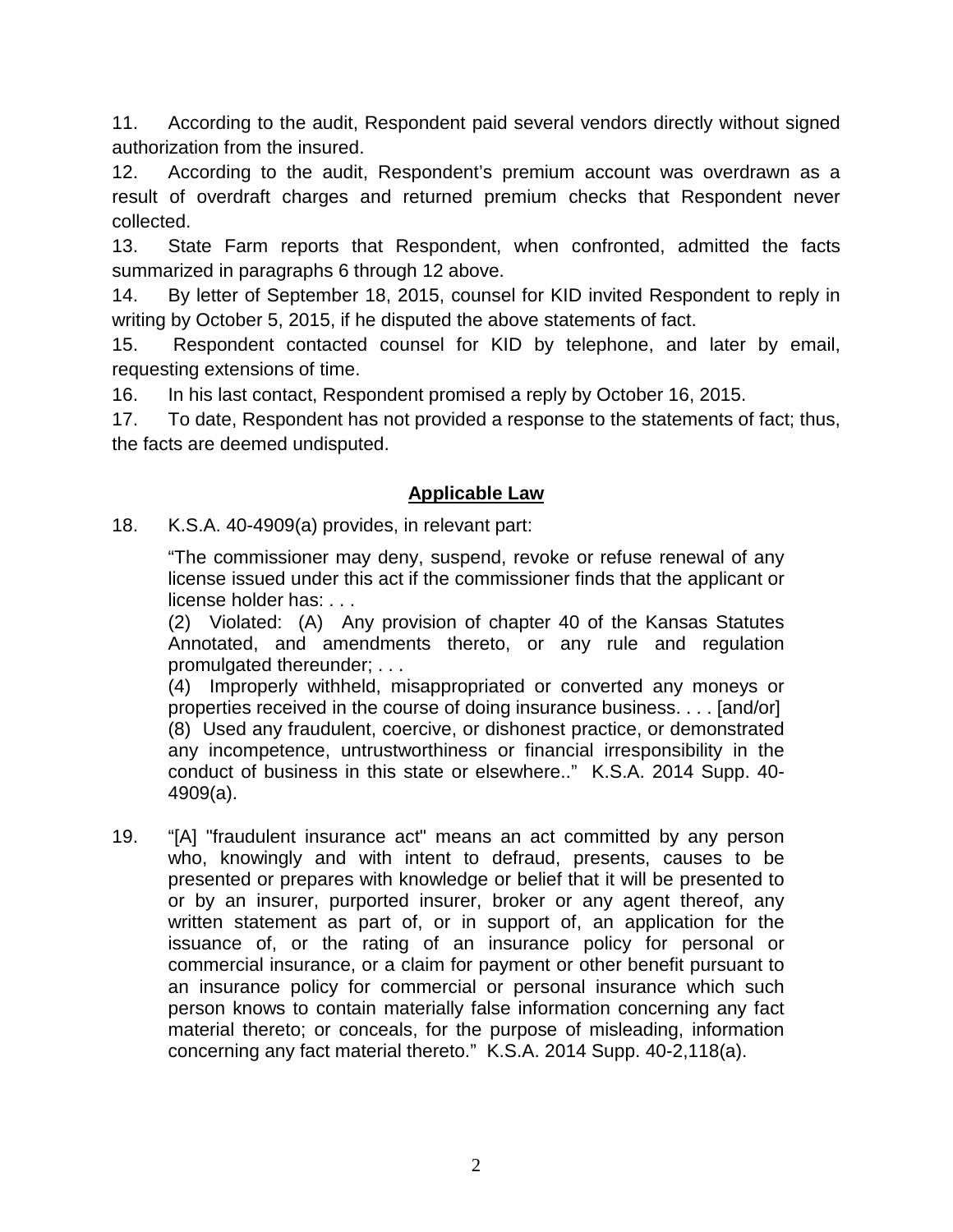20. In addition, the Commissioner may revoke any license issued under the Insurance Agents Licensing Act if the Commissioner finds that the interests of the insurer or the insurable interests of the public are not properly served under such license. K.S.A. 2014 Supp. 40-4909(b).

21. A person whose license has been revoked or suspended may not be employed directly or indirectly by an insurance company and "may not perform any act toward the solicitation of or transaction of" insurance business in Kansas. K.S.A. 2014 Supp. 40- 4909(g).

22. "Any action taken under this section which affects any license or imposes any administrative penalty shall be taken only after notice and an opportunity for hearing conducted in accordance with the provisions of the Kansas administrative procedures act." K.S.A. 2014 Supp. 40-4909(c).

## **Conclusions of Law**

23. The Commissioner has jurisdiction over Respondent as well as the subject matter of this proceeding, and such proceeding is held in the public interest.

24. The Commissioner finds that action may be taken against Respondent's license pursuant to K.S.A. 40-4909(a)(2)(A) because Respondent violated K.S.A. 40-2,118 on multiple occasions by falsifying documents in support of insurance claims under policies of consumers other than B.A. in order to obtain payment of B.A.'s claim when B.A. had no coverage in force and by submitting an application for homeowners coverage for B.A. that contained false statements of material fact.

25. The Commissioner finds that action may be taken against Respondent's license pursuant to K.S.A. 40-4909(a)(4) because Respondent misappropriated premium funds due the company by failing to collect on bad checks and cover returned check charges in his premium account.

26. The Commissioner finds that Respondent's license may be revoked pursuant to K.S.A. 40-4909(a)(8) because Respondent has engaged in a pattern of dishonest conduct and demonstrated untrustworthiness and financial irresponsibility in managing the insurance business of consumers and carrying out his responsibilities as an agent of State Farm.

27. Finally, the Commissioner concludes that Respondent's license may be revoked pursuant to K.S.A. 40-4909(b) because it is not serving the interests of insurers or the insurable interests of the public.

28. Based on the facts and circumstances set forth herein, it appears that the use of summary proceedings in this matter is appropriate, in accordance with the provisions set forth in K.S.A. 77-537(a), in that the use of summary proceedings does not violate any provision of the law, the protection of the public interest does not require the KID to give notice and opportunity to participate to persons other than Respondent, and after investigation, KID believes in good faith that the allegations will be supported to the applicable standard of proof.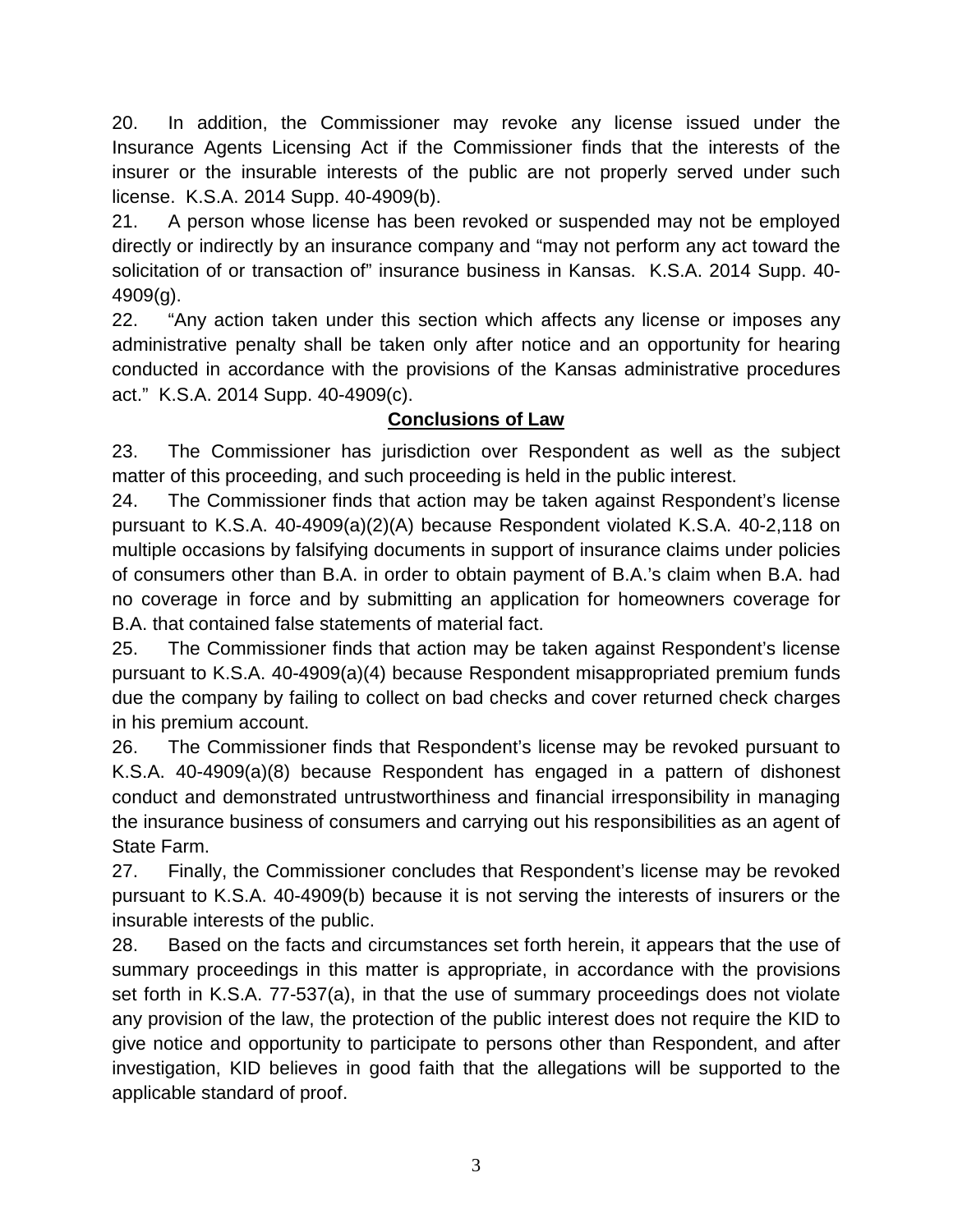## **Policy to be Served**

Before issuing an insurance agent license, the Commissioner must determine that the applicant is qualified and has not committed any act that would be grounds for denial, suspension, or revocation. K.S.A. 40-4905(b) and K.S.A. 40-4906. Further, the Commissioner may revoke any license issued under the Insurance Agents Licensing Act if the Commissioner finds that the interests of the insurer or the insurable interests of the public are not properly served under the license. K.S.A. 40-4909(b). Thus, the Commissioner is charged with licensing, or continuing to license, persons or entities to sell, solicit, or negotiate insurance in the State of Kansas only if their conduct indicates they are both qualified and trustworthy. The following action is appropriate to promote the security and integrity of the insurance business and protect insurance consumers.

**THE COMMISSIONER OF INSURANCE THEREFORE ORDERS** that the Kansas resident insurance agent's license of **ROBERT A. PINKERTON** is hereby **REVOKED**, and **ROBERT A. PINKERTON** shall **CEASE and DESIST** from the sale, solicitation, or negotiation of insurance, doing any act toward the sale, solicitation, or negotiation of insurance, and/or receiving compensation deriving from the sale, solicitation, or negotiation of insurance in Kansas or on Kansas risks through business conducted on and after the effective date of this order

## **IT IS SO ORDERED THIS \_\_28th\_\_ DAY OF OCTOBER 2015, IN THE CITY OF TOPEKA, COUNTY OF SHAWNEE, STATE OF KANSAS.**



/s/ Ken Selzer Ken Selzer, CPA Commissioner of Insurance

BY:

\_/s/ John Wine\_\_\_\_\_\_\_\_\_\_\_\_\_\_\_\_\_\_\_\_ John Wine Assistant Commissioner